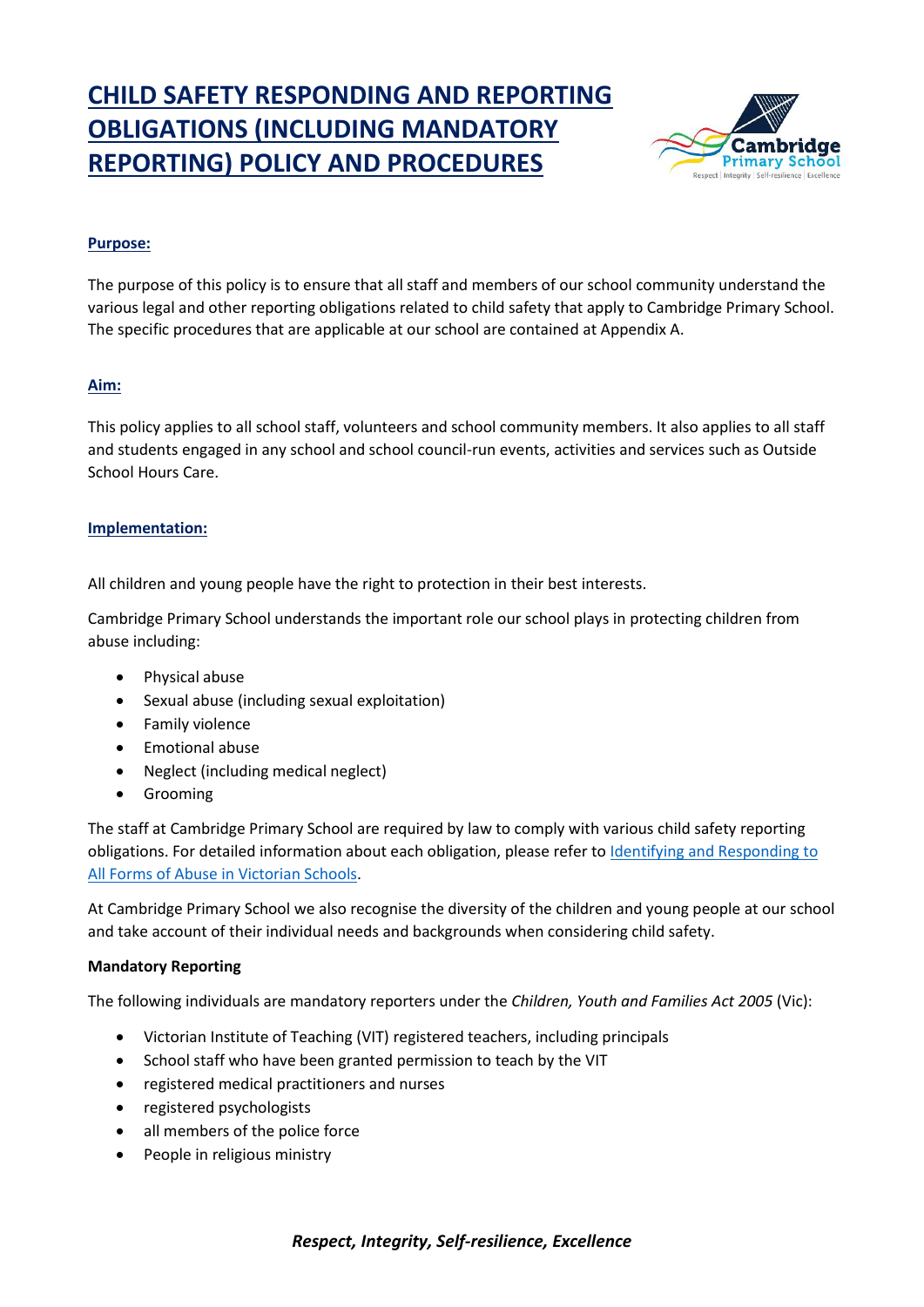• Staff who provide direct support to students for mental, emotional or psychological wellbeing, including (but not limited to) school health and wellbeing staff, primary welfare coordinators, student wellbeing coordinators, mental health practitioners, chaplains, and Student Support Services staff

All mandatory reporters must make a report to the Department of Families, Fairness and Housing (DFFH) Child Protection as soon as practicable if, during the course of carrying out their professional roles and responsibilities, they form a belief on reasonable grounds that:

- a child has suffered, or is likely to suffer, significant harm as a result of physical abuse and/ or sexual abuse, and
- the child's parents have not protected, or are unlikely to protect, the child from harm of that type.

A mandatory reporter who fails to comply with this legal obligation may be committing a criminal offence. It is important for all staff at Cambridge Primary School to be aware that they are legally obliged to make a mandatory report on each occasion that they form a reasonable belief that a child is in need of protection and they must make a mandatory report even if the principal does not share their belief that a report is necessary.

At our school, all mandated school staff must undertake the *Mandatory Reporting and Other Obligations eLearning Module* annually.

For more information about Mandatory Reporting see the Department's *Policy and Advisory Library*: Protecting Children — [Reporting and Other Legal Obligations.](https://www2.education.vic.gov.au/pal/protecting-children/policy)

## **Child in need of protection**

Any person can make a report to DFFH Child Protection **(03) 9275 7000 (Footscray) 9479 6222 (Preston) 1300 664 977 131 278 – 24 hour service** if they believe on reasonable grounds that a child is in need of protection.

The policy of the Department of Education and Training (DET) requires **all staff** who form a reasonable belief that a child is in need of protection to report their concerns to DFFH or Victoria Police, and discuss their concerns with the school leadership team.

For more information about making a report to DFFH Child Protection, see the Department's *Policy and Advisory Library*: Protecting Children — [Reporting and Other Legal Obligations](https://www2.education.vic.gov.au/pal/protecting-children/policy) and [Four Critical Actions for](https://www.education.vic.gov.au/Documents/about/programs/health/protect/FourCriticalActions_ChildAbuse.pdf)  [Schools: Responding to Incidents, Disclosures and Suspicions of Child Abuse.](https://www.education.vic.gov.au/Documents/about/programs/health/protect/FourCriticalActions_ChildAbuse.pdf)

At Cambridge Primary School we also encourage all staff to make a referral to Child FIRST when they have significant concern for a child's wellbeing. For more information about making a referral to Child FIRST see the *Policy and Advisory Library*: Protecting Children – [Reporting and Other Legal Obligations](https://www2.education.vic.gov.au/pal/protecting-children/policy) .

## **Reportable Conduct**

Our school must notify the Department's Employee Conduct Branch (9637 2594) if we become aware of an allegation of 'reportable conduct'.

There is an allegation of reportable conduct where a person has formed a reasonable belief that there has been:

- a sexual offence (even prior to criminal proceedings commencing), sexual misconduct or physical violence committed against, with or in the presence of a child;
- behaviour causing significant emotional or physical harm to a child;
- significant neglect of a child; or
- misconduct involving any of the above.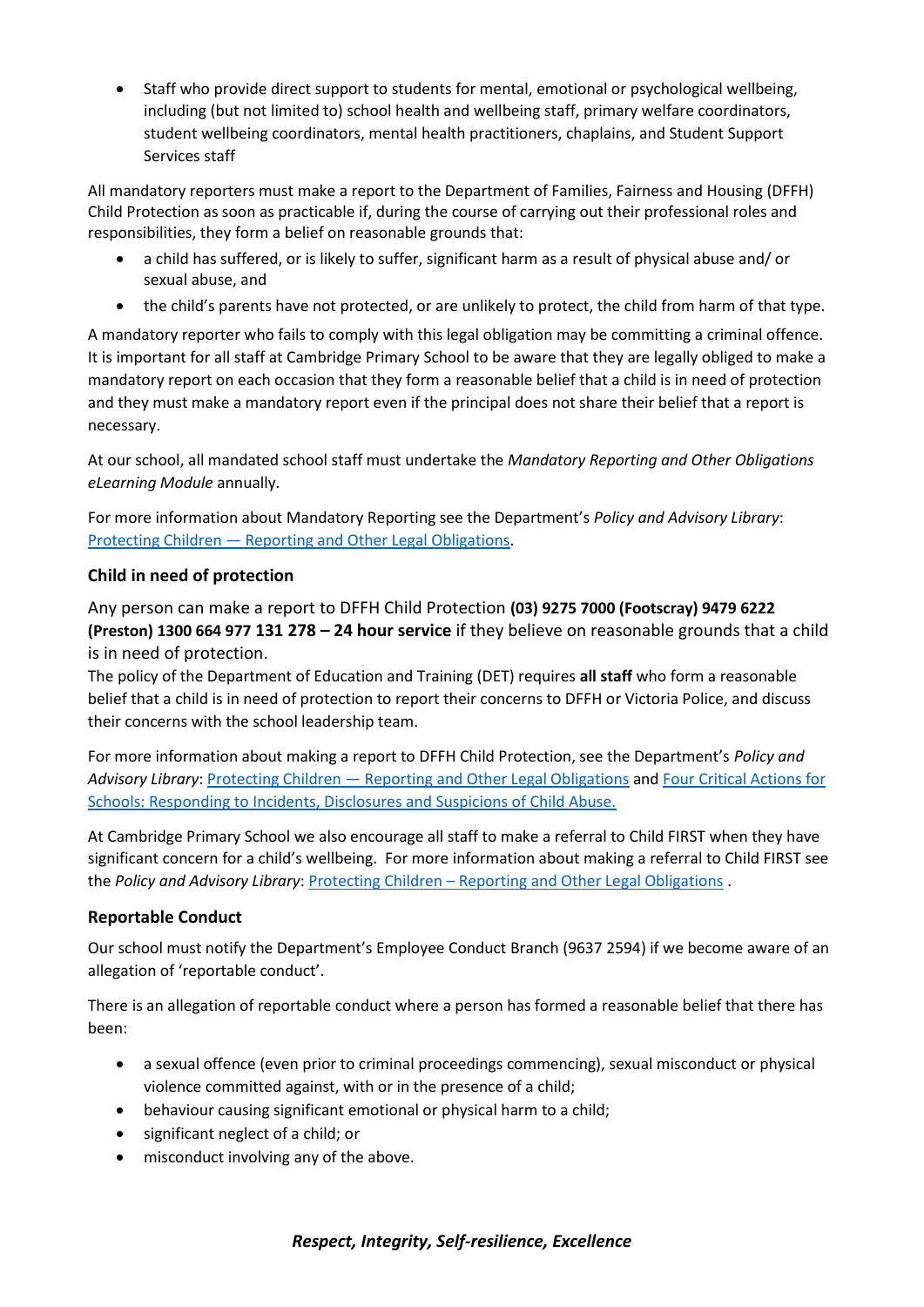The Department, through the Employee Conduct Branch, has a legal obligation to inform the Commission for Children and Young People when an allegation of reportable conduct is made.

Our principal must notify the Department's Employee Conduct Branch of any reportable conduct allegations involving current or former teachers, contractors, volunteers (including parents), allied health staff and school council employees.

If school staff become aware of reportable conduct by any person in the above positions, they should notify the school principal immediately. If the allegation relates to the principal, they should notify the Regional Director.

For more information about Reportable Conduct see the Department's *Policy and Advisory Library*: [Reportable Conduct.](https://www2.education.vic.gov.au/pal/reportable-conduct-scheme/policy)

#### Failure to disclose offence

Reporting child sexual abuse is a community-wide responsibility. All adults (ie persons aged 18 years and over), not just professionals who work with children, have a legal obligation to report to Victoria Police, as soon as practicable, where they form a 'reasonable belief' that a sexual offence has been committed by an adult against a child under the age of 16 by another person aged 18 years or over.

Failure to disclose information to Victoria Police (by calling 000 or local police station) as soon as practicable may amount to a criminal offence unless a person has a 'reasonable excuse' or exemption from doing so.

"Reasonable belief" is not the same as having proof. A 'reasonable belief' is formed if a reasonable person in the same position would have formed the belief on the same grounds.

For example, a 'reasonable belief' might be formed when:

- a child states that they have been sexually abused
- a child states that they know someone who has been sexually abused (sometimes the child may be talking about themselves)
- someone who knows a child states that the child has been sexually abused
- professional observations of the child's behaviour or development leads a mandated professional to form a belief that the child has been sexually abused
- signs of sexual abuse leads to a belief that the child has been sexually abused.

"Reasonable excuse" is defined by law and includes:

- fear for the safety of any person including yourself or the potential victim (but not including the alleged perpetrator or an organisation)
- where the information has already been disclosed, for example, through a mandatory report to DFFH Child Protection.

#### Failure to protect offence

This reporting obligation applies to school staff in a position of authority. This can include principals, assistant principals and campus principals. Any staff member in a position of authority who becomes aware that an adult associated with their school (such as an employee, contractor, volunteer or visitor) poses a risk of sexual abuse to a child under the age of 16 under their care, authority or supervision, must take all reasonable steps to remove or reduce that risk.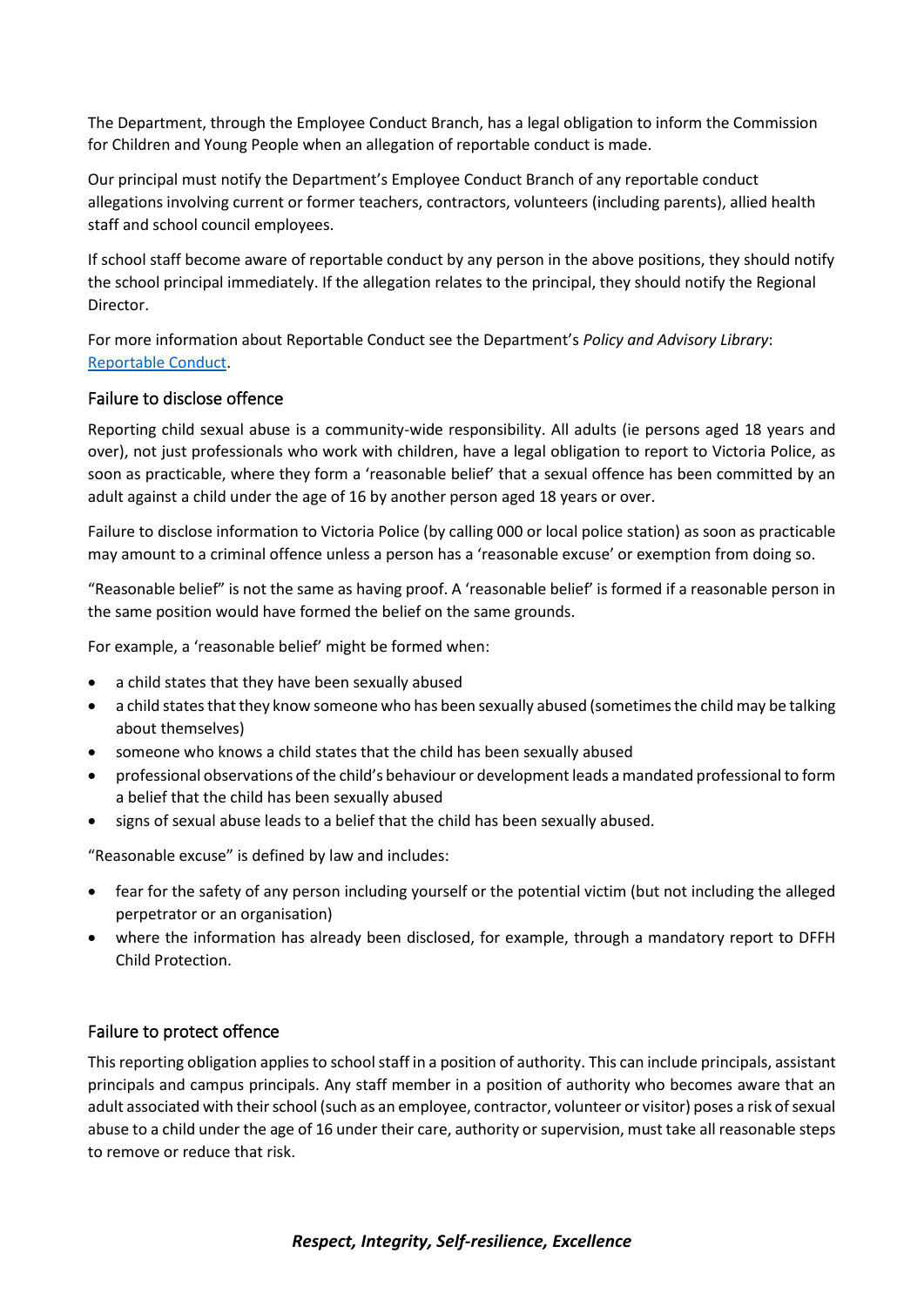This may include removing the adult (ie persons aged 18 years and over) from working with children pending an investigation and reporting your concerns to Victoria Police.

If a school staff member in a position of authority fails to take reasonable steps in these circumstances, this may amount to a criminal offence.

#### **Grooming**

Grooming is a criminal offence under the *Crimes Act 1958* (Vic). This offence targets predatory conduct undertaken by an adult to prepare a child, under the age of 16, to engage in sexual activity at a later time. Grooming can include communicating and/or attempting to befriend or establish a relationship or other emotional connection with the child or their parent/carer.

#### **Further information**

For more information about these offences and reporting obligations see[: Protecting Children](https://www2.education.vic.gov.au/pal/protecting-children/policy) - Reporting and [Other Legal Obligations.](https://www2.education.vic.gov.au/pal/protecting-children/policy)

# RELATED POLICIES AND FURTHER INFORMATION

#### **Child Safe Standard 2 Organisation & Abuse**

#### **Child Safe Standard 3 Code of Conduct**

#### **Evaluation:**

This policy is required to be reviewed annually by School Council.

| <b>Ratification Date</b> | <b>Review Date</b> | <b>Policy Number</b> | <b>Version Number</b> | <b>Date Produced</b> |
|--------------------------|--------------------|----------------------|-----------------------|----------------------|
| 2021                     | 2022               | 85                   |                       | March 2014           |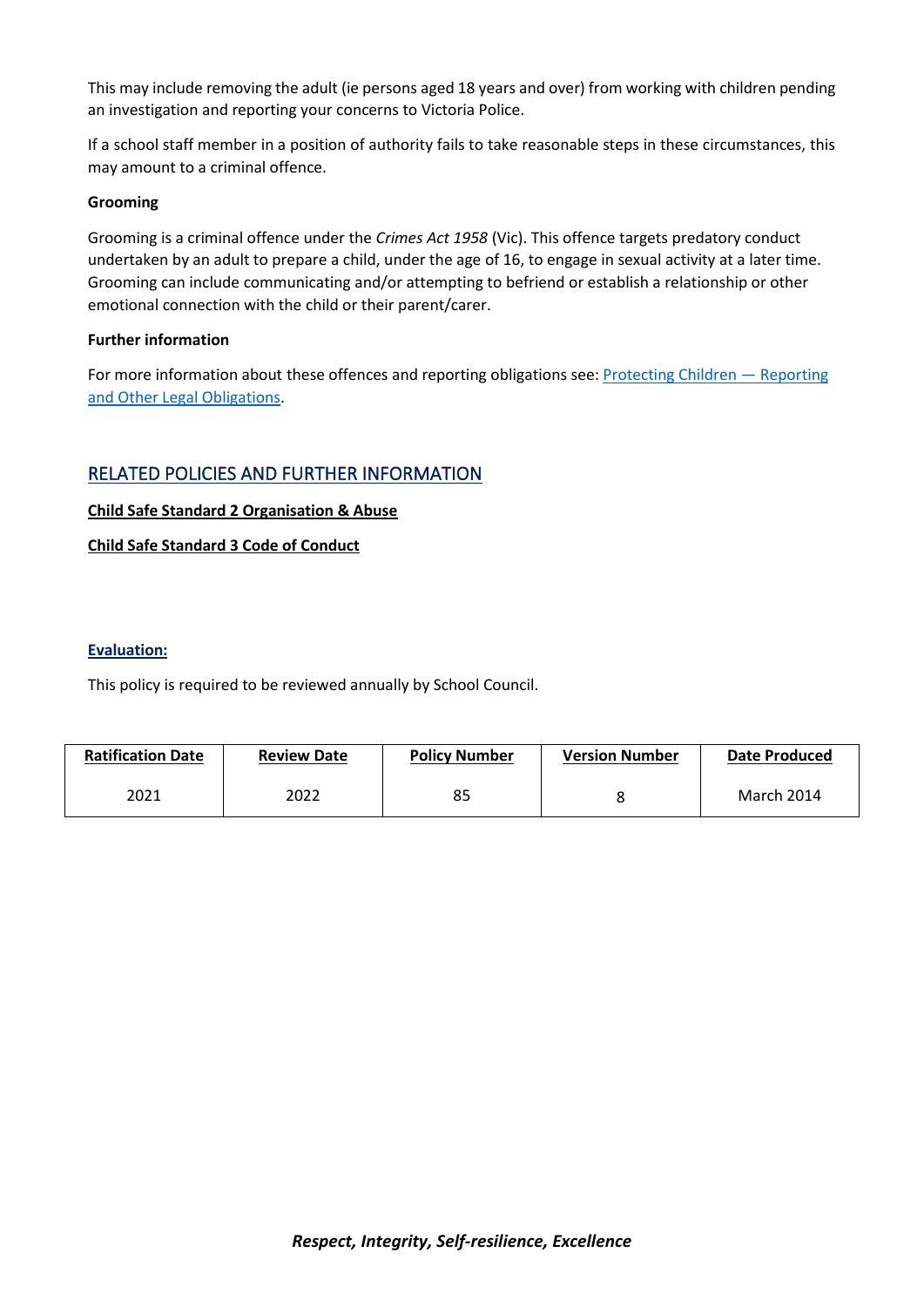# APPENDIX A

# CHILD SAFETY RESPONDING AND REPORTING PROCEDURES AT CAMBRIDGE PRIMARY **SCHOOL**

#### **For students**

- All students should feel safe to speak to any staff member to raise any concerns about their safety or any other concerns that they have.
- If a student does not know who to approach at Cambridge Primary they should start with their classroom teacher or any familiar or comfortable adult at school.
- Students have access to the Wellbeing team via:
	- $\circ$  self referral using the wellbeing form (QR code)
	- o self referral telling their classroom teacher to contact the MHWC or any member of the wellbeing team
	- o Regular face to face check-ins with a member of the Wellbeing team.

#### **Managing disclosures made by students**

*When managing a disclosure, you should:*

- listen to the student and allow them to speak
- stay calm and use a neutral tone with no urgency and where possible use the child's language and vocabulary (you do not want to frighten the child or interrupt the child)
- be gentle, patient and non-judgmental throughout
- highlight to the student it was important for them to tell you about what has happened
- assure them that they are not to blame for what has occurred
- do not ask leading questions, for example gently ask, "What happened next?" rather than "Why?"
- be patient and allow the child to talk at their own pace and in their own words
- do not pressure the child into telling you more than they want to, they will be asked a lot of questions by other professionals and it is important not to force them to retell what has occurred multiple times
- reassure the child that you believe them and that disclosing the matter was important for them to do
- use verbal facilitators such as, "I see", restate the child's previous statement, and use non-suggestive words of encouragement, designed to keep the child talking in an open-ended way ("what happened next?")
- tell the child in age appropriate language you are required to report to the relevant authority to help stop the abuse, and explain the role of these authorities if appropriate (for a young child this may be as simple as saying "I will need to talk to people to work out what to do next to help you").

## *Respect, Integrity, Self-resilience, Excellence*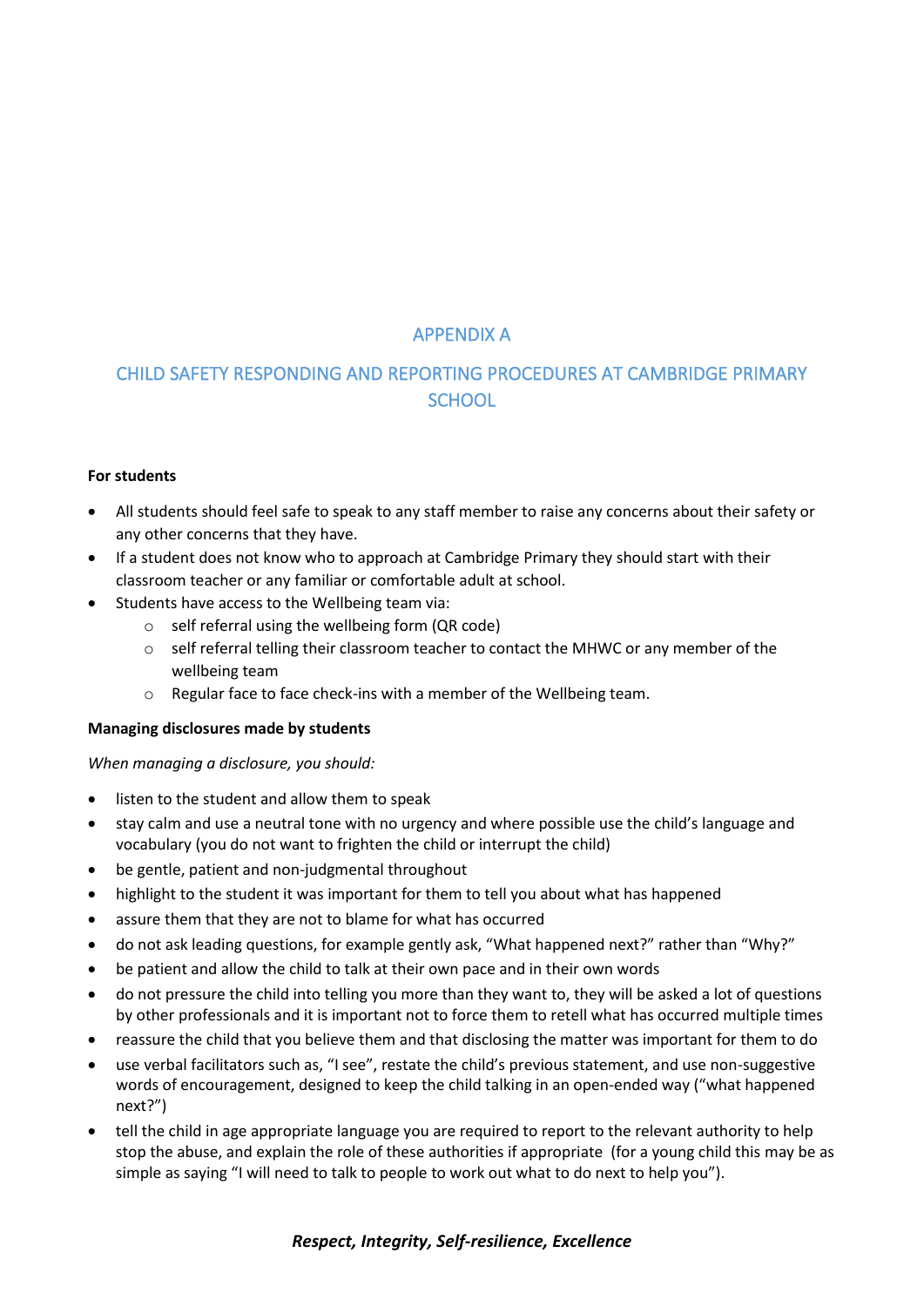*When managing a disclosure, you should AVOID:*

- displaying expressions of panic or shock
- asking questions that are investigative and potentially invasive (this may make the child feel uncomfortable and may cause the child to withdraw)
- going over the information repeatedly (you are only gathering information to help you form a belief on reasonable grounds that you need to make a report to the relevant authority)
- making any comments that would lead the student to believe that what has happened is their fault
- making promises to the child about what will occur next or that things will be different given the process can be unpredictable and different for each child depending on their circumstances (instead reassure them that you and others will do your best to help).

#### **General procedures**

Our school will follow the *[Four Critical Actions for Schools: Responding to Incidents, Disclosures and](https://www.education.vic.gov.au/Documents/about/programs/health/protect/FourCriticalActions_ChildAbuse.pdf)  [Suspicions of Child Abuse](https://www.education.vic.gov.au/Documents/about/programs/health/protect/FourCriticalActions_ChildAbuse.pdf)* (Four Critical Actions) when responding to incidents, disclosures and suspicions of child abuse.

All staff at our school who believe that a child is in need of protection, even if it doesn't meet the threshold required for mandatory reporting or the staff member is not a mandatory reporter, should in the first instance, speak to the Assistant Principal for Student Engagement & Wellbeing or another Assistant Principal/Principal or the Mental Health Wellbeing Coordinator. Reports to DFFH Child Protection and/or Victoria Police are completed as necessary.

At our school the Assistant Principal for Student Engagement & Wellbeing will be responsible for monitoring overall school compliance with this procedure.

Nothing in this procedure prevents a staff member or any other person from reporting to the relevant authorities if they form a reasonable belief that a child is at risk of abuse.

#### **Reporting suspicions, disclosures or incidents of child abuse**

#### *Responsibilities of all school staff*

If a school staff member reasonably suspects or witnesses an incident of child abuse or receives a disclosure of child abuse, they must:

- If a child is at immediate risk of harm, separate alleged victims and others involved, administer first aid and call 000.
- Speak to the Assistant Principal for Student Engagement & Wellbeing or another Assistant Principal/Principal or the Mental Health Wellbeing Coordinator as soon as possible, who will follow the [Four Critical Actions.](https://www.education.vic.gov.au/Documents/about/programs/health/protect/FourCriticalActions_ChildAbuse.pdf)
- Make detailed notes of the incident or disclosure using the (optional) [Responding to Suspected](https://www.education.vic.gov.au/Documents/about/programs/health/protect/PROTECT_Schoolstemplate.pdf)  [Child Abuse: Template](https://www.education.vic.gov.au/Documents/about/programs/health/protect/PROTECT_Schoolstemplate.pdf) and ensure that those notes are scanned and uploaded to Compass under a locked level 3.
- If the staff member is a mandatory reporter and reasonably believes that a student has suffered physical and/or sexual abuse from which the child's parents have not protected the child, they must make a report to DFFH Child Protection.
- If the staff member has formed a 'reasonable belief' that a sexual offence has been against a child, they must make a report to Victoria Police.

In circumstances where a member of the leadership team disagrees that a report needs to be made, but the staff member has formed a 'reasonable belief' that the child is in need of protection and/or has been

#### *Respect, Integrity, Self-resilience, Excellence*